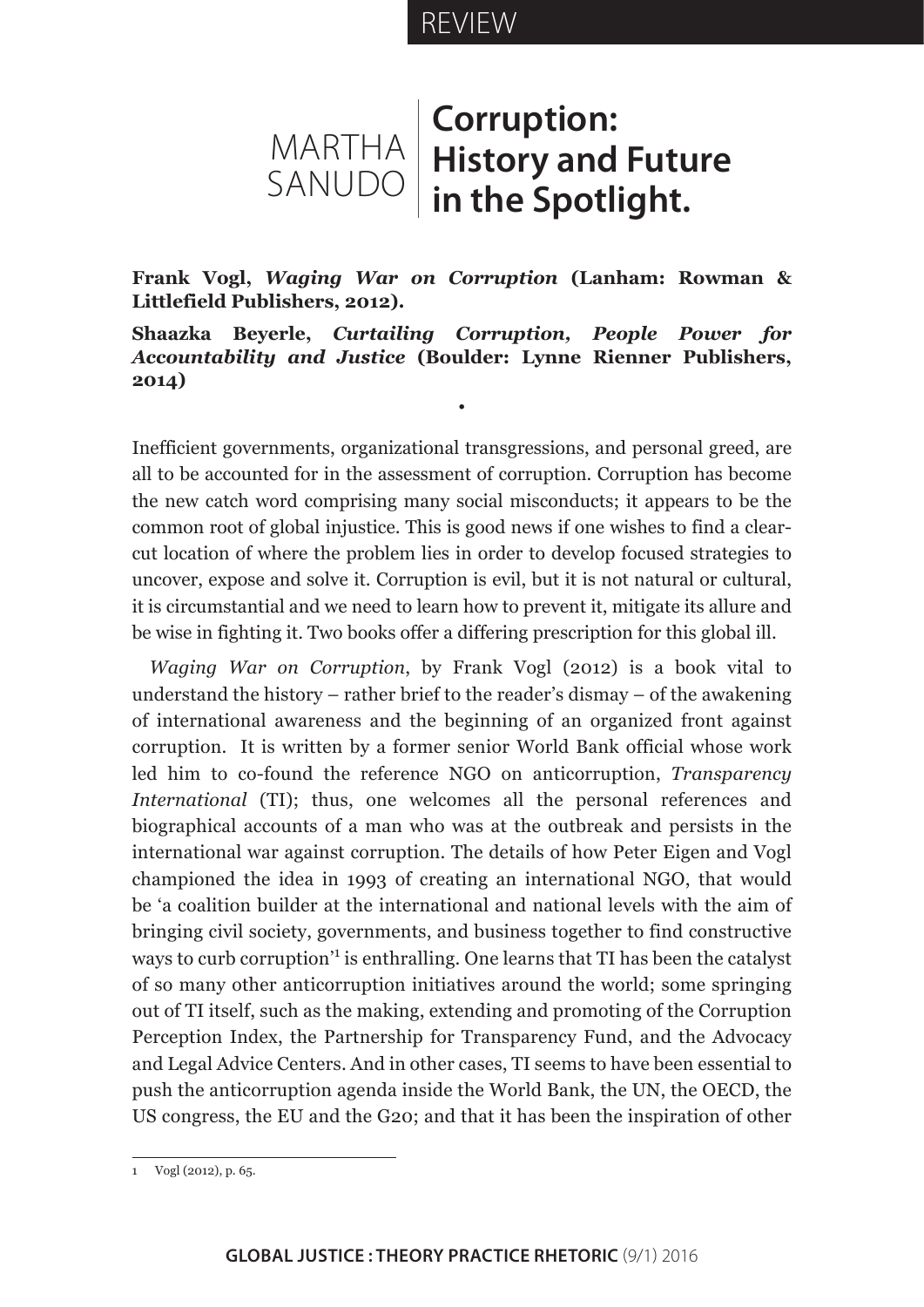renowned anticorruption organizations such as the Open Society Foundation, Trace International, Global Financial Integrity, Revenue Watch Institute, the Extractive Industries Transparency Initiative, and ProPublica.

One thesis of this book is that there is a correlation between corruption and genocide; where there is more corruption there are more unjust deaths. Thus, learning through Vogl's book about the relentless work of some few concrete men and women who in the past 25 years have been shaping a global consciousness against one of 'the most vicious crimes that abound',<sup>2</sup> makes the reader appreciative and especially thankful; it reads as a case of 'so much owed by so many to so few'. However, for those of us having being raised up very aware of this vicious evil (owing perhaps to the good work of the local chapter of TI!), and cognizant of the Watergate's, Lockheed's, Mobutu's and Suharto's scandals, the big revelation in reading this book is to realize that up to 1992, the Western industrial world did nothing to oppose corruption in developing nations. Vogl states that the

'United Nations was silent on the subject of corruption. As was the largest and most powerful development assistance agency, the World Bank. The media was also not interested. (I served from 1981 to 1990 as the World Bank's chief press spokesman and as its director of information, and I cannot recall receiving questions from the Washington press about global bribery.)'<sup>3</sup>

Vogl points out that World Bank executives, until rather recently, traveled first class, stayed in top luxury hotels, wined and dined with prime ministers and finance ministers and did not raise questions about corruption or democracy or human rights issues, since they felt their duties were bound to 'economic' issues.4 But even though by the end of the 1990's 'there was barely a major multilateral official organization that had not publicly released its own anticorruption policy',<sup>5</sup> almost two decades later, Vogl warns, there is 'an Everest of corruption still to climb'.6 From the book one can infer some particular persistent cases, let us say they are the slippery glaciers in the Everest of corruption. These are the cases of three industries, each in its turn revealing the hypocrisy of governments of Western industrialized countries. One is the extractive industries. Vogl suggests that President Sarkozy of France attending in 2009 the funeral of Omar Bongo, Gabon's dictator for forty-two years, encourages leaders of nations rich in natural resources to continue their 'grand

<sup>2</sup> Vogl (2012), p. 27.

<sup>3</sup> Vogl (2012), p. 168.

<sup>4</sup> Vogl (2012), pp. 175-176.

<sup>5</sup> Vogl (2012), p. 188.

<sup>6</sup> Vogl (2012), p. 267.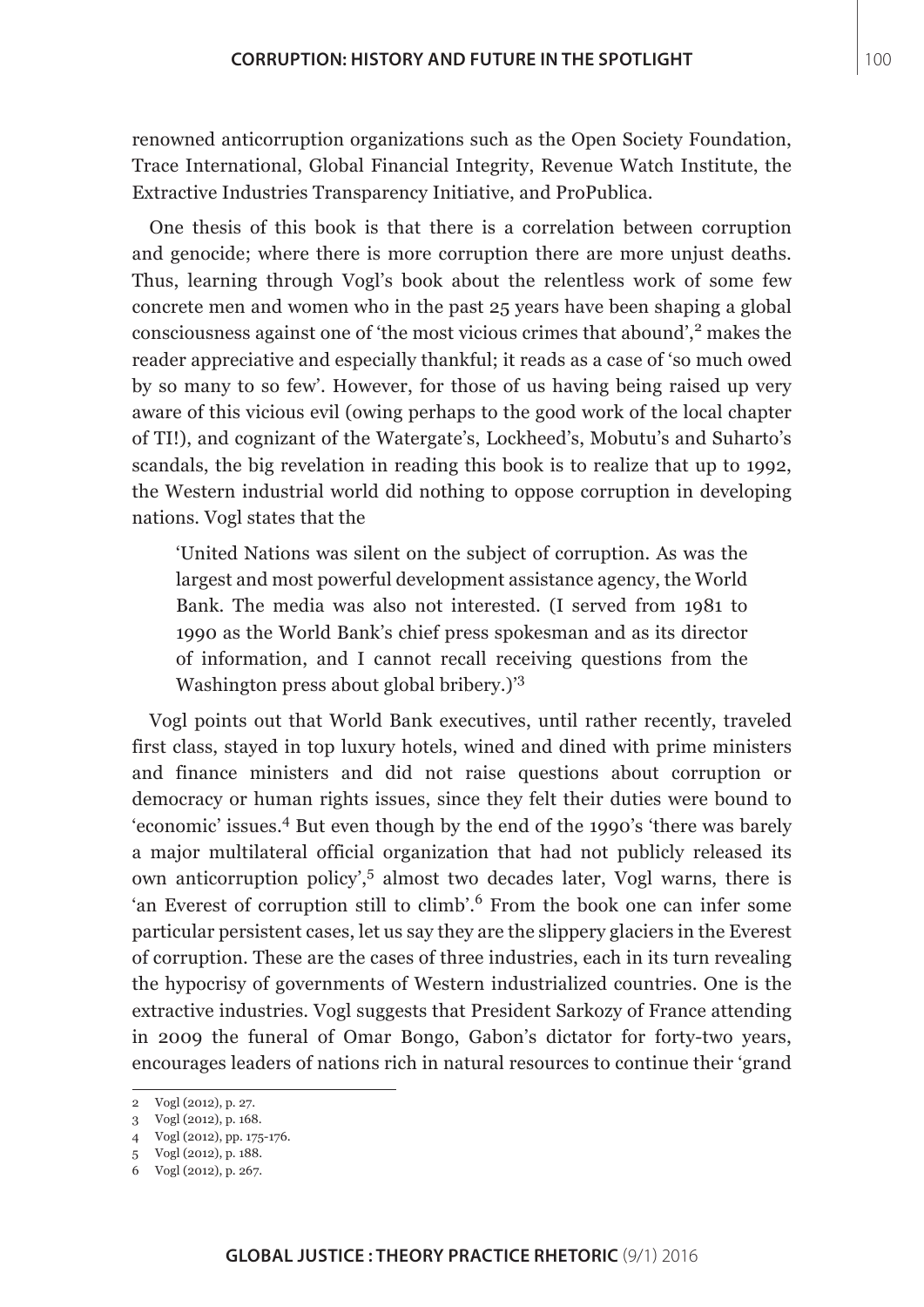#### MARTHA SANUDO

corruption'.<sup>7</sup> During Bongo's rule Gabon became the 'world's highest per capita consumer of champagne'.8 Second is the arm's manufacturers. Vogl makes a call to the international community to see the obvious link between corruption, selling of weapons, terrorism and national (in)security. But the call is not heard, and 10 years of US intervention in Afghanistan does not teach political leaders to see 'the big elephant in the room'.9 Even more, Vogl tells us how simple it would be for the IMF, or even the World Bank to use their influence to require that countries receiving loans or grants disclose their arms spending. They do not 'because their major shareholders (the Western governments) do not want them to'.10 Finally, the third hard case, is the nauseating story of bank secrecy. From the Chilean Pinochet, to the Nigerian Abacha and the Serbian Milosevic, the numerous widely known cases of dictators who siphoned billions of dollars from their country's treasure, and were able to launder and even keep their money in banks of the US, UK, Switzerland, France and others, is preposterous. Vogl states that '[e]ven when massive thefts by government leaders have been exposed, Western governments have largely been uncooperative in ensuring that the funds deposited in Western banks are repatriated to the countries where the original thefts took place'.<sup>11</sup>

The organization of the book is elusive; even though a neat structure is unnecessary for such biographical account, a detailed index might have helped understanding its arrangement. I mentioned that one main point of the book seemed to be Vogl's insistence that corruption is a major crime, an association that should be instilled in judges so that they associate corruption with murder, rape and starvation and not with transgressions requiring a slap on the wrist, and lenient fines. Another point that Vogl recurrently touches upon is that the internet and the mass media are bringing 'a new age of transparency'.<sup>12</sup> To Vogl, the Arab spring of 2011 is an example of this new age where the anticorruption message can be spread, at no costs, around the globe. Vogl, writing in 2012, only hints at this new age. Perhaps he has decided to pass the baton, and it is precisely this baton that is the starting point of the next book reviewed.

The book, *Curtailing Corruption, People Power for Accountability and Justice*, by Shaazka Beyerle, tells us how the new era of accessible technology can empower grassroots movements to curb corruption. The book is constructed around seven cases, each giving a detailed report of one country. The reader is

<sup>7</sup> Vogl (2012), p. 125.

<sup>8</sup> Vogl (2012), p. 241.

<sup>9</sup> Vogl (2012), p. 221.

<sup>10</sup> Vogl (2012), p. 226.

<sup>11</sup> Vogl (2012), p. 91.

<sup>12</sup> Vogl (2012), p. 9.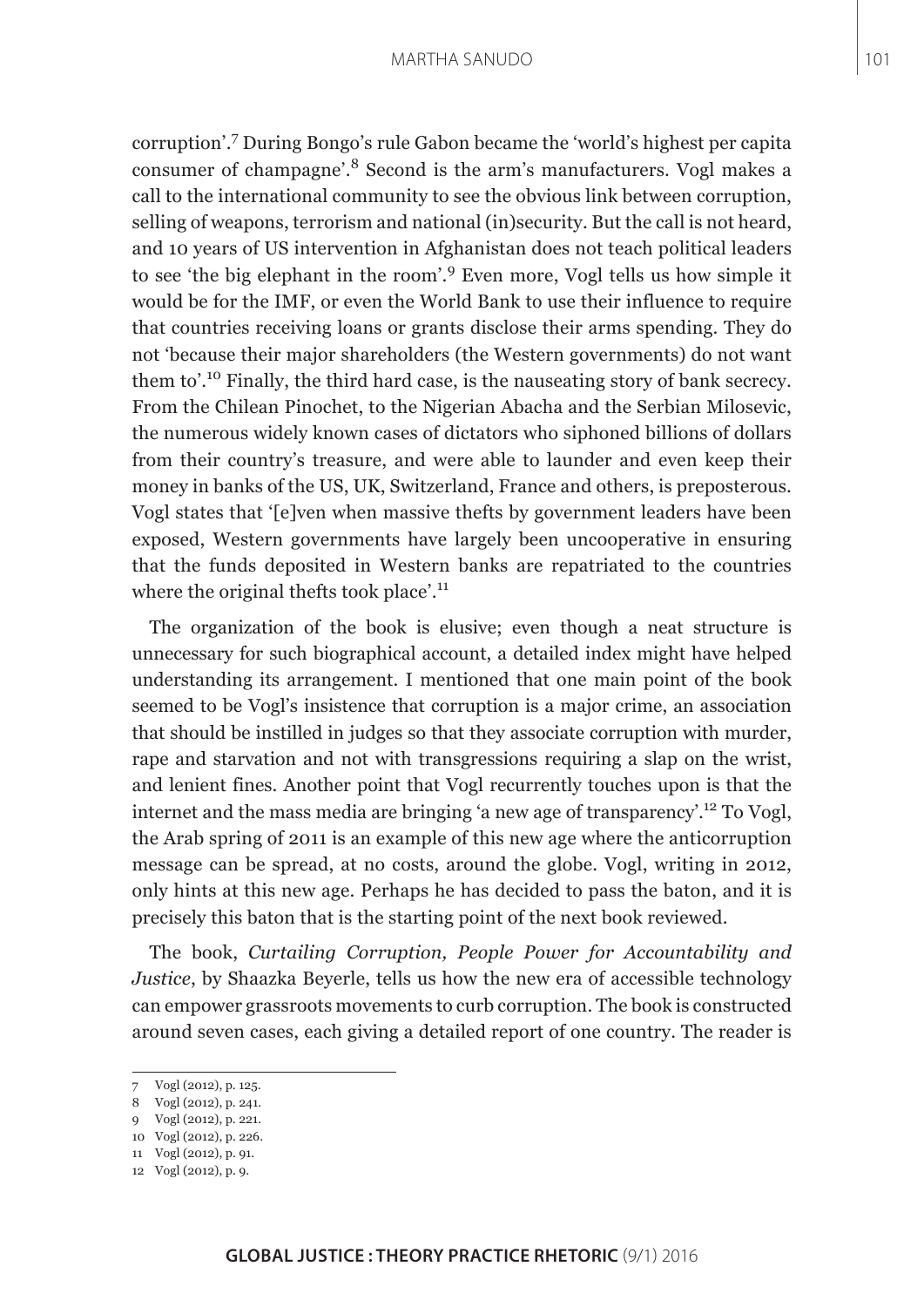taken from Korea to Brazil, Indonesia, Italy, India, Afghanistan and Uganda, learning of the varied anticorruption movements that have successfully achieved social change for the good. And indeed, the book often dwells on the good, which is a major difference with much of the literature on corruption, including Vogl's book, in which the emphasis is on fighting and eradicating the evils. Beyerle's book often reminds us that curtailing corruption means achieving positive goods: 'information, accountability, participatory democracy, freedom, and last but not least, human dignity'.<sup>13</sup> The cases detailed for each country were chosen, Beyerle informs, for fulfilling the following criteria: a) they were 'popular' initiatives, b) nonviolent, c) involved organization and planning, d) employed multiple nonviolent actions, i.e. not one-off events, e) articulated objectives and demands, and f) were civic initiatives sustained over a period of time.14 After the seven country cases, there is a chapter devoted to five shorter accounts of successful actions in Bosnia-Herzegovina, Egypt, Kenya, Mexico and Turkey. Then a chapter giving an overview of what can be learned from all the cases mentioned, and finally a chapter reflecting upon how the international community should foster, and not restrain grassroots' initiatives to curb corruption.

Reading Beyerle's extensively researched book one gains confidence in being well and widely informed of the state of the art in anticorruption grassroots movements around the globe; at moments it reads like a 'handbook' of how to begin or sustain an anticorruption campaign with insightful tips of what and why an anticorruption campaign might succeed or flounder. After 12 chapters there is the list of Acronyms, informing of the various country-based organizations fighting corruption which were used throughout the book. It lists more than 60 organizations. Next is a Glossary of key terms related to the book, some of which are intuitively understandable such as 'reverse boycotts', but some disclose the complexity of the subject's argot. Take this example:

'Dilemma action: a nonviolent tactic that puts the oppressor in a situation whereby the actions it takes will result in some kind of negative outcome for it (lose-lose) and some kind of positive outcome for the nonviolent campaign or movement (win-win).'<sup>15</sup>

Then in the 'Appendix' one finds a most enlightening list of the nonviolent tactics used across the twelve cases of the book grouped in 5 categories and providing ample examples for each of them, with a mention of the country in which the tactic was employed.<sup>16</sup> The categories are: 1. *Tactics of Disruption in* 

<sup>13</sup> Beyerle (2014), p. 3.

<sup>14</sup> Beyerle (2014), p. 3.

<sup>15</sup> Beyerle (2014), p. 292.

<sup>16</sup> Beyerle (2014), pp. 295-302.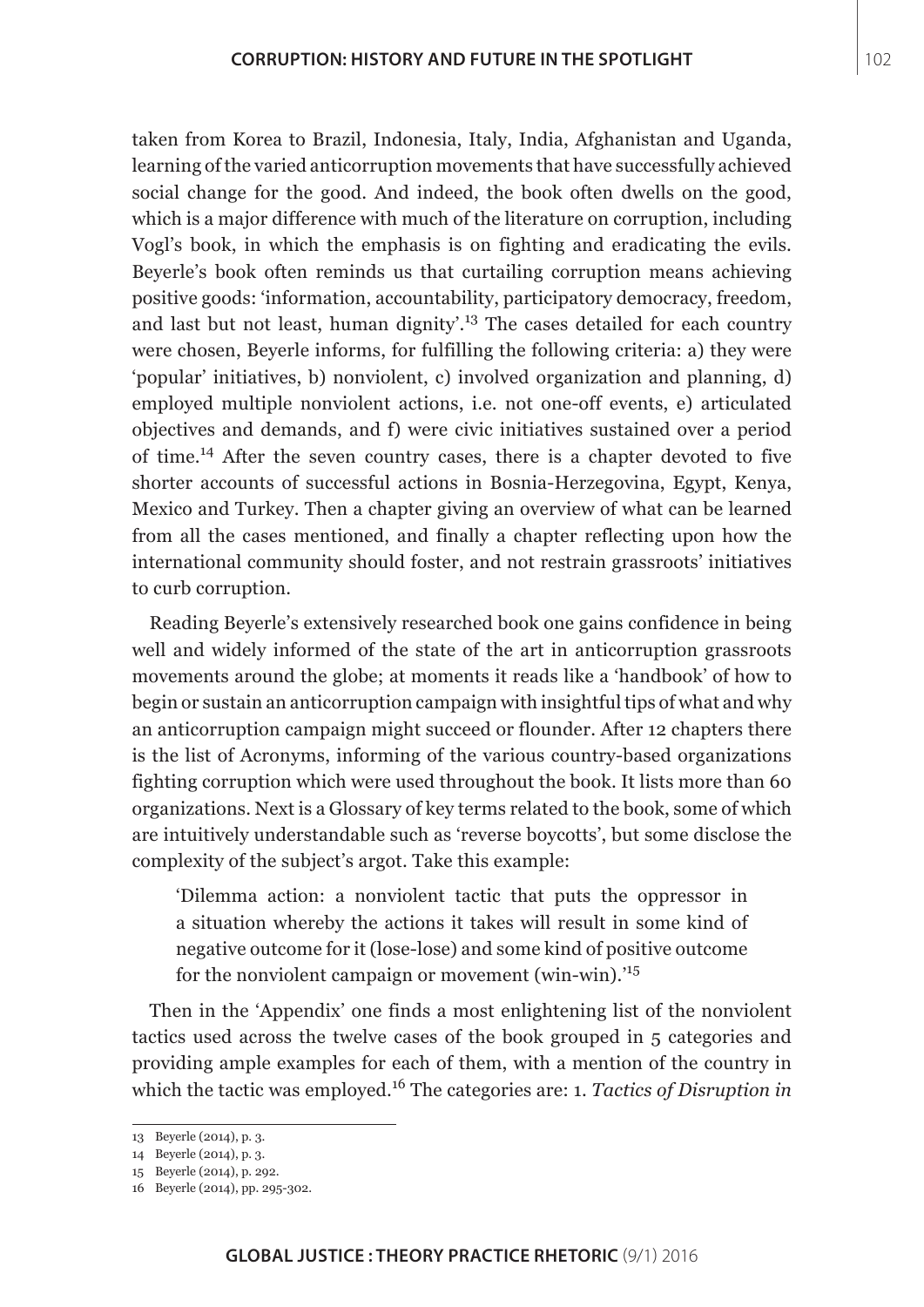# *the Physical World*, 2. *Tactics of Disruption in the digital sphere*, 3. *Tactics of Engagement*, 4. *Tactics of Empowerment*, and 5. *Defining Methods*.

Reading this book lends an upbeat tone to one's consciousness, it provides the reader with a planetary account of what grassroots movements can achieve in real life situations. It also grants a sort of consolation-cum-empowerment in the sense of grasping that the reader's own country's grievances are apparently repeated, sometimes with more cruelty and cynicism, elsewhere in the globe. After reading this book, one might feel inspired to join forces with any of the local groups that might profit from one's updated view of how it is indeed possible to competently curb corruption.

One could agree that the books reviewed are complementary. The first is more historical and tells the story of the victims and the heroes of the international anticorruption battle. The other is a current appraisal of how civil society is organizing given the possibilities of Twitter, Facebook and the likes. There is however, one peculiar issue in which the two books could not be reconciled. It is the value given to the institutionalization of the anticorruption fight. Where Vogl takes for granted that any anticorruption initiative gains strength by becoming an internationally known NGO, Beyerle sees a threat in such institutionalization. A threat to fail to recognize that citizens have agency and power, prior and independently, of the structural conditions of a given society and its institutions. Interestingly, Beyerle takes as an example of the perils of institutionalization, the subtle implications of a statement made in the website of Partnership for Transparency Fund (PTF):

'PTF believes that in most cases collaborating with the public sector, while addressing a corruption problem, provides the greatest chance for long-term change … The hypothesis is that consensus building and collaboration yield better and longer-lasting results than confrontation'.<sup>17</sup>

Beyerle sees in this statement

'an underlying ambivalence and discomfort about citizen dissent. [PTF's statement] considers some forms of nonviolent action – consensus building and collaboration- as more legitimate and effective than other forms. It appears to imply that when citizens raise their collective voice and exert nonviolent pressure –people power- they should behave in a nonchallenging manner'.<sup>18</sup>

But to Beyerle the main problem is that PTF's statement may cause self-

<sup>17</sup> Beyerle (2014), p. 266.

<sup>18</sup> *Ibid*.